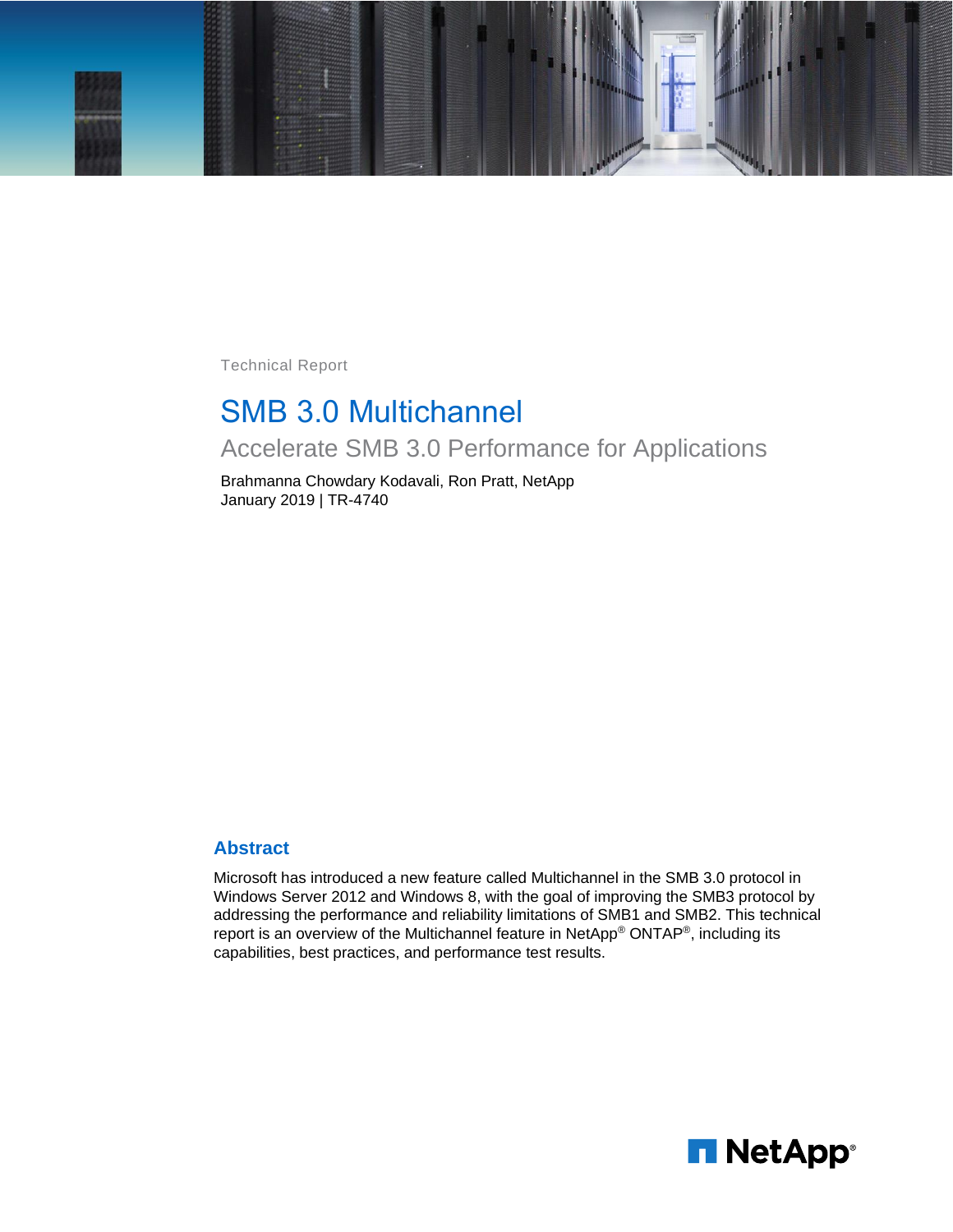### **TABLE OF CONTENTS**

| 1               |                                                                                                               |  |
|-----------------|---------------------------------------------------------------------------------------------------------------|--|
| $\overline{2}$  |                                                                                                               |  |
|                 | 2.1                                                                                                           |  |
|                 | 2.2                                                                                                           |  |
|                 | 2.3                                                                                                           |  |
| $\mathbf{3}$    |                                                                                                               |  |
| 4               |                                                                                                               |  |
|                 | 4.1                                                                                                           |  |
|                 | 4.2                                                                                                           |  |
| $5\phantom{.0}$ |                                                                                                               |  |
|                 | 5.1                                                                                                           |  |
|                 | 5.2                                                                                                           |  |
|                 |                                                                                                               |  |
| 6               |                                                                                                               |  |
|                 | 6.1                                                                                                           |  |
| 7               |                                                                                                               |  |
|                 | 7.1                                                                                                           |  |
|                 | Multichannel is working fine but the number of channels that are established is different from what is<br>7.2 |  |
| 8               |                                                                                                               |  |
|                 |                                                                                                               |  |
|                 |                                                                                                               |  |

#### **LIST OF TABLES**

|--|

### **LIST OF FIGURES**

| Figure 1) SMB 1.0, SMB 2.0, and SMB 3.0 (without Multichannel) allow one TCP connection per SMB session3 |  |
|----------------------------------------------------------------------------------------------------------|--|
|                                                                                                          |  |
| Figure 3) With RSS-enabled NICs, SMB 3.0 Multichannel creates four TCP connections per NIC4              |  |
|                                                                                                          |  |
|                                                                                                          |  |
|                                                                                                          |  |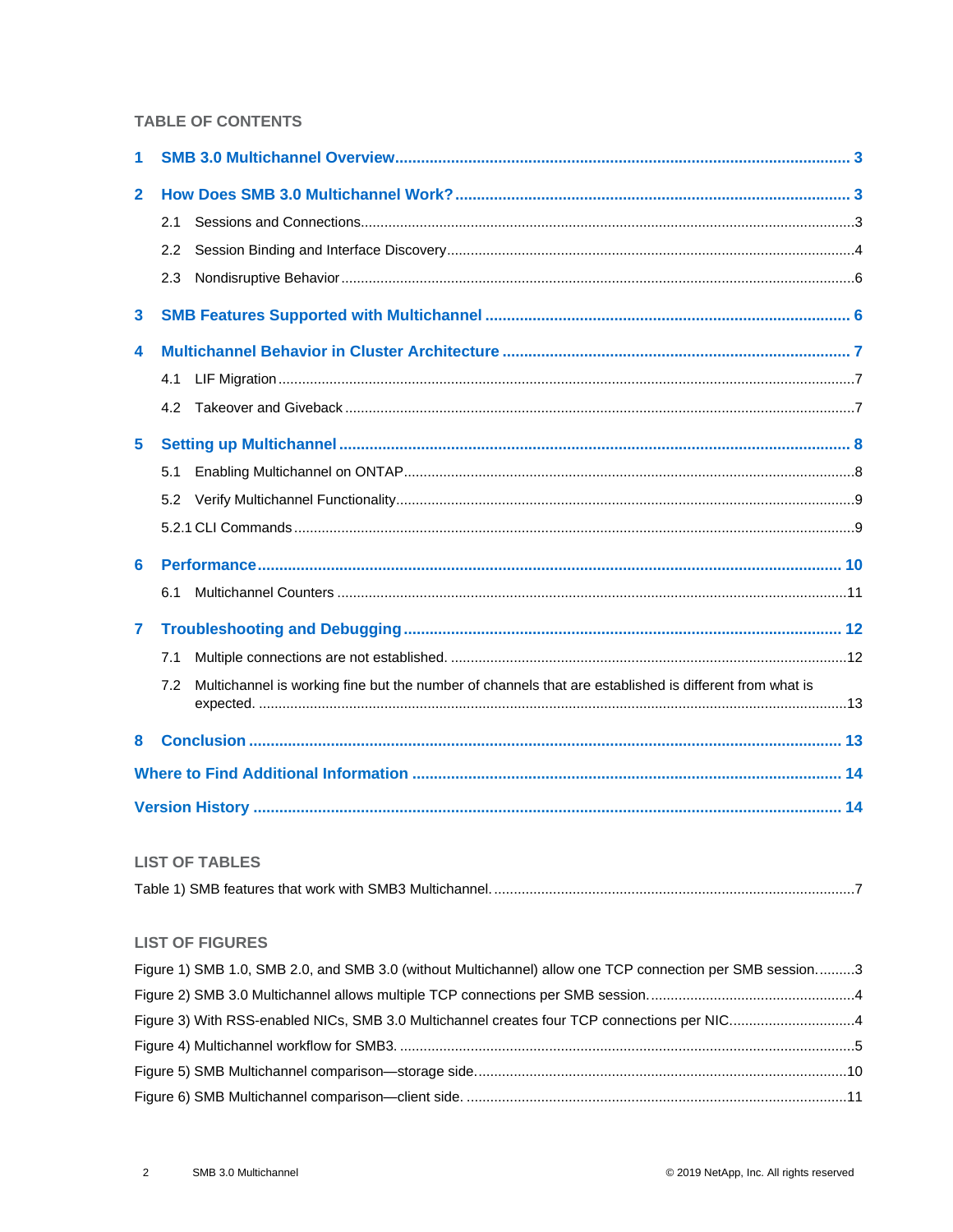## <span id="page-2-0"></span>**1 SMB 3.0 Multichannel Overview**

NetApp ONTAP 9.4 introduces Multichannel, a new SMB 3.0 protocol feature. Multichannel was first introduced by Microsoft in Windows Server 2012 and Windows 8. The goal of the Multichannel feature in SMB3 is to improve the SMB3 protocol by addressing the performance and reliability limitations of SMB1 and SMB2.

## <span id="page-2-1"></span>**2 How Does SMB 3.0 Multichannel Work?**

The Multichannel feature enables an SMB3 client to establish a pool of connections over a single network interface card (NIC) or multiple NICs and use them to send requests for a single SMB session. In contrast, SMB1 and SMB2, by design, require the client to establish one connection and send all the SMB traffic for a given session over that connection. This single connection limits the overall protocol performance that can be achieved from a single client.

### <span id="page-2-2"></span>**2.1 Sessions and Connections**

Performance limitations are especially apparent in environments in which both the client and the server have multiple NICs, which is often the case when the client is a Windows Server in a data center. Additionally, a single connection limits the reliability of the protocol. With the exception of SMB3 continuously available shares, any event that results in the loss of an SMB connection usually results in complete or partial disruption to the application.



<span id="page-2-3"></span>**Figure 1) SMB 1.0, SMB 2.0, and SMB 3.0 (without Multichannel) allow one TCP connection per SMB session.**

Prior to SMB 3.0, the SMB protocol imposed a tight coupling between a CIFS session and the TCP connection over which the session is established. In other words, a CIFS session is established over one TCP connection, and all the SMB requests for that session are sent over it. Because throughput is limited to what can be achieved over a single TCP connection, a single NIC between a client and a server limits the throughput that can be achieved over a single CIFS session.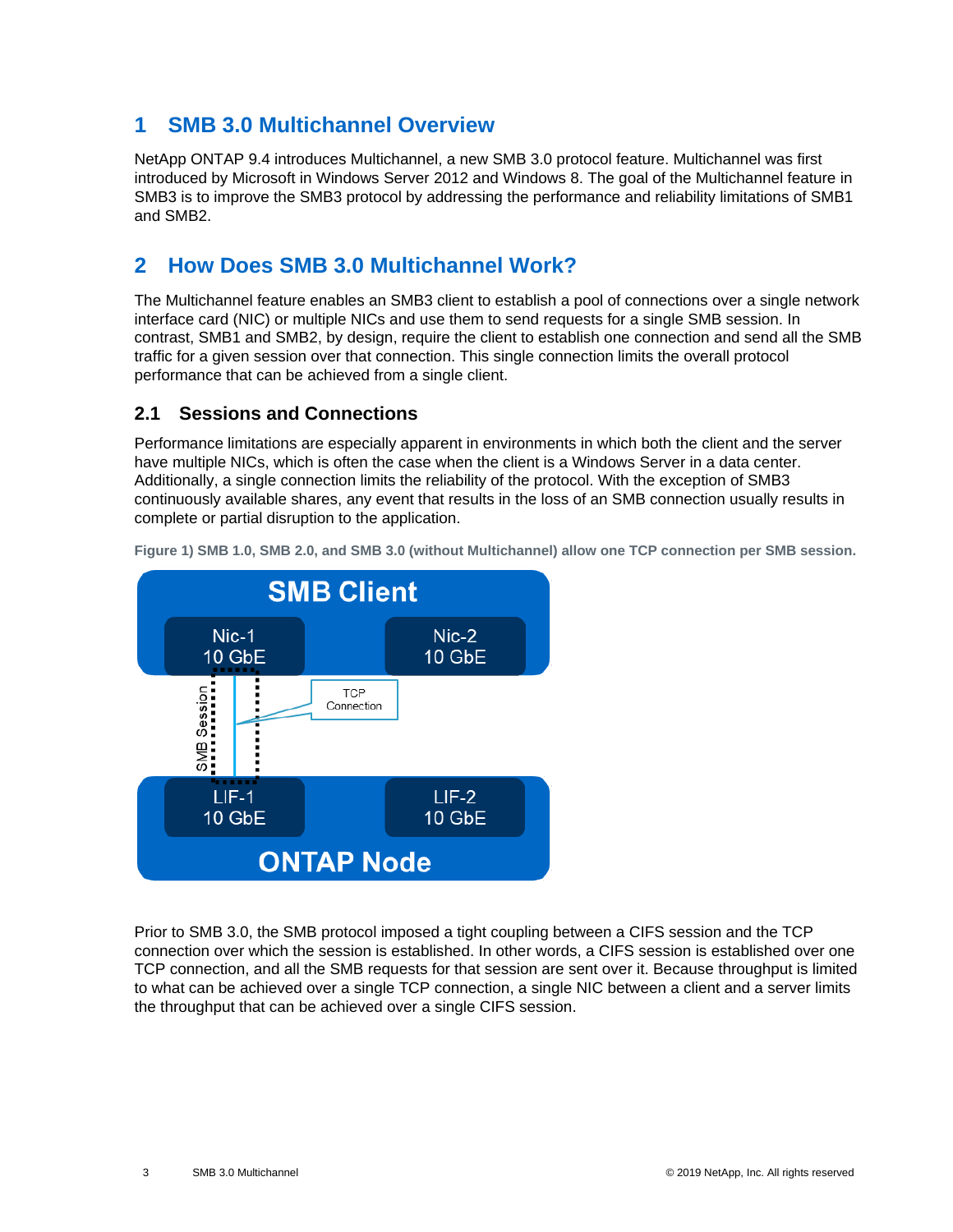<span id="page-3-1"></span>**Figure 2) SMB 3.0 Multichannel allows multiple TCP connections per SMB session.**



In addition to the throughput limitation, the current model lacks network fault tolerance, because a failure in a NIC or a switch, or a network glitch, can interrupt the session.

Multichannel enables an SMB3 client to establish multiple TCP connections to an SMB3 server, possibly over multiple NICs or even over a single receive-side scaling (RSS)-capable NIC, and associates a single CIFS session with the multiple connections. When more than one TCP connection is established, RSScapable NICs can use more cores.



<span id="page-3-2"></span>**Figure 3) With RSS-enabled NICs, SMB 3.0 Multichannel creates four TCP connections per NIC.**

### <span id="page-3-0"></span>**2.2 Session Binding and Interface Discovery**

Session binding is an important change in the SMB3 protocol that uses multiple connections for a single session. This mechanism enables the existing SMB3 session to associate with another connection.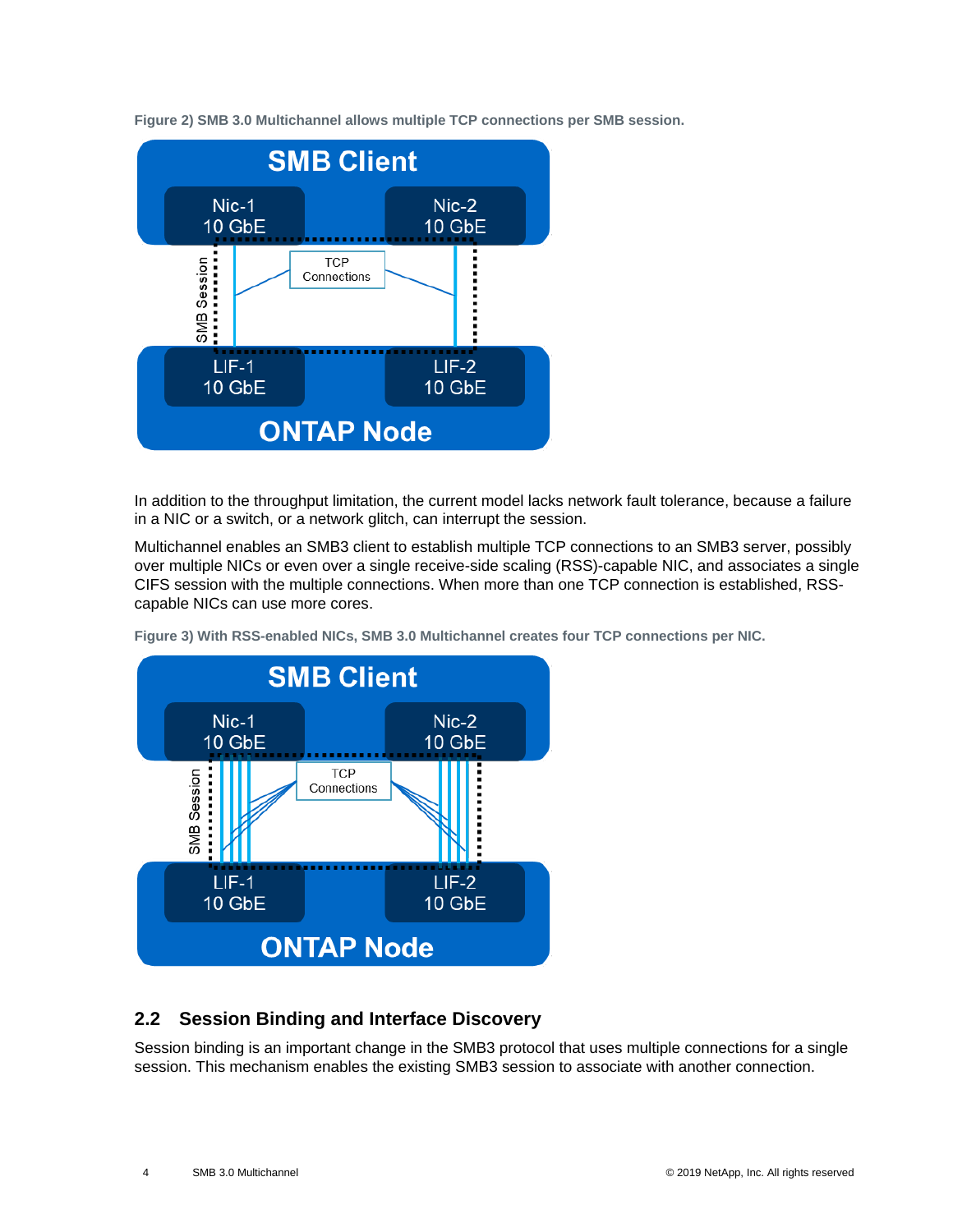Initial session establishment in SMB3 is similar to the previous versions of the protocol. After a session is established, an SMB3 client performs interface discovery. It then establishes more connections and binds the existing session to these new connections.

The SessionSetup request goes through the normal authentication process just like a regular session setup request. The client is required to provide a security BLOB to complete NTLM/ or Kerberos authentication. Session binding is established after successful authentication.

#### **Multichannel Workflow**

[Figure 4](#page-4-0) describes the workflow for the SMB3 Multichannel feature.

<span id="page-4-0"></span>**Figure 4) Multichannel workflow for SMB3.**



#### **Interface Discovery**

Interface discovery is a process to detect any changes in the network. It happens after the initial session setup and every 15 minutes after that. In the interface discovery process, the client sends a new inputoutput control (IOCTL) command (fsctl\_query\_network\_interfaces) to query the list of network interfaces associated with the storage virtual machine (SVM). Each node responds to the request and returns the list of available LIFs for the SVM that are currently hosted on that node and the properties of underlying NICs. The properties returned are:

- The IP address
- The interface index
- The speed of the underlying port
- The RSS/remote direct memory access (RDMA) capability of the port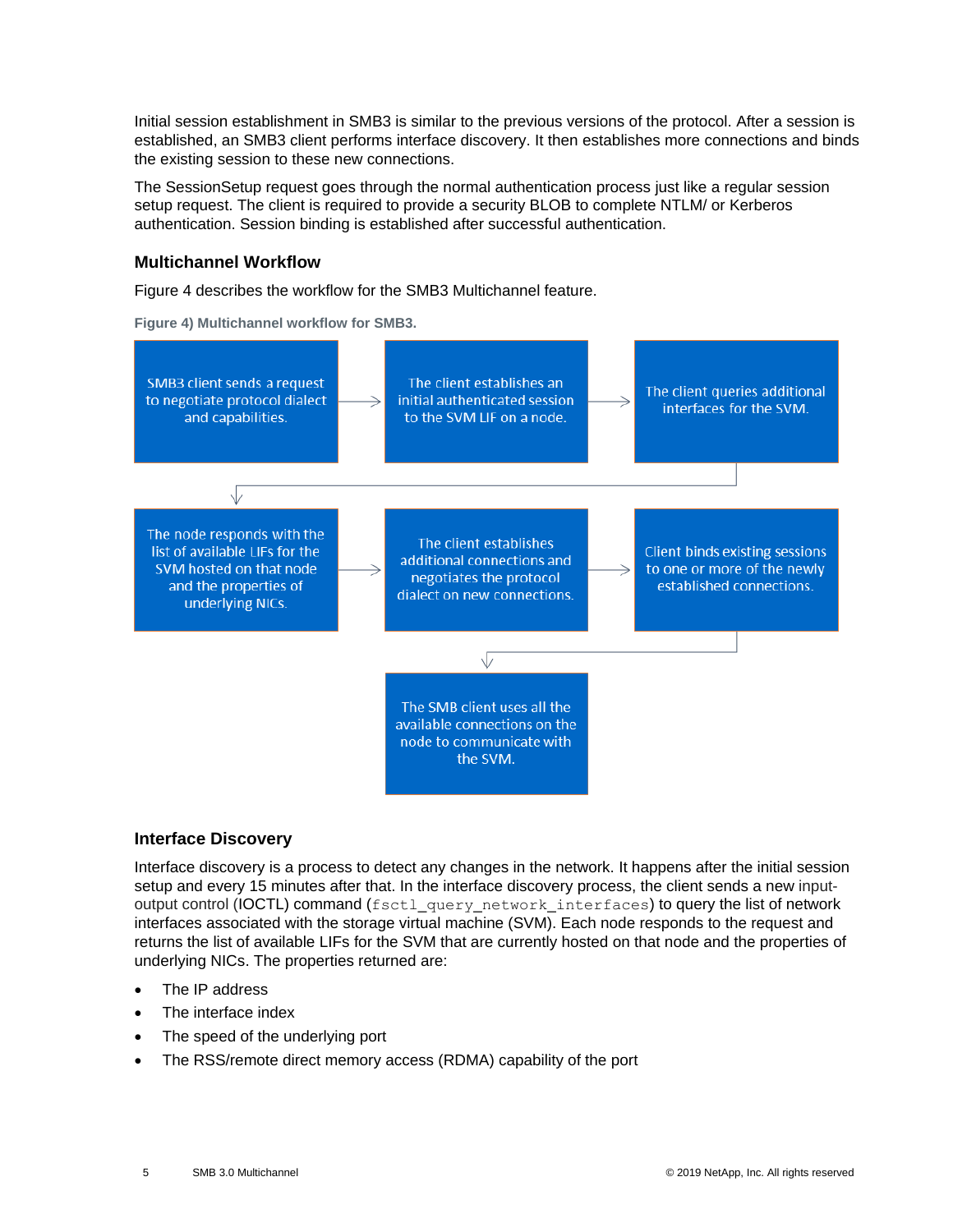The client then matches the interfaces from the nodes with available interfaces on the client and determines how many connections to establish. After alternate connections are established, the client binds the existing session to each new connection and starts sending subsequent requests over new connections.

The algorithm to determine the number of connections and the selection of server interfaces depends on the client implementation. Windows clients by default establish up to four connections per interface and limit the total number of connections to a given server to 32.

#### RSS capability in ONTAP

All of the 10G NICs supported in ONTAP are RSS-capable. Even if the NIC is not RSS-capable, ONTAP simulates RSS by classifying incoming packets based on a software hash. In summary, with or without RSS, ONTAP is capable of leveraging multiple CPUs for processing incoming packets in both the driver and the network stack. Therefore, all interfaces are reported as RSS capable, even if the underlying NIC is not in fact RSS-capable.

#### Connection selection for requests and responses

After multiple connections are established, the client is allowed to send SMB3 requests pertaining to a given session over any associated connection. To achieve higher throughput, clients are expected to distribute requests in an implementation-specific manner. Windows clients use a round-robin mechanism. The response is sent over the same connection, and ONTAP doesn't select a connection for a response.

### <span id="page-5-0"></span>**2.3 Nondisruptive Behavior**

The Multichannel feature allows multiple connections to be associated with an SMB session. Therefore, loss of a subset of connections looks nondisruptive to the application or user, provided that there is at least one other active connection.

Session state and the open files are not impacted when only a subset of connections is lost. This is the key change in behavior introduced by Multichannel that makes the protocol more resilient to connection failures. In addition, on a connection loss, the client replays any outstanding requests over other connections that are available. Replay semantics are not specific to Multichannel and are supported in ONTAP 8.2 and later. As a result, the application or user does not experience disruption.

Windows clients attempt to reestablish a new connection each time an existing connection is lost.

When the last connection associated with a session is destroyed, the session is destroyed as if Multichannel were not present. Therefore, the client might see disruption with the same failure semantics as with SMB3 without Multichannel.

## <span id="page-5-1"></span>**3 SMB Features Supported with Multichannel**

SMB offers multiple features relating to security, performance, and resiliency, and Multichannel complements the performance effect of these features. Multichannel comes into the picture during the session setup process.

Features like node referrals and the witness protocol move the client connection, depending on specific criteria. After the client connection is moved to the partner node, the client negotiates the dialect and the session setup, so that Multichannel doesn't break or block any of those features.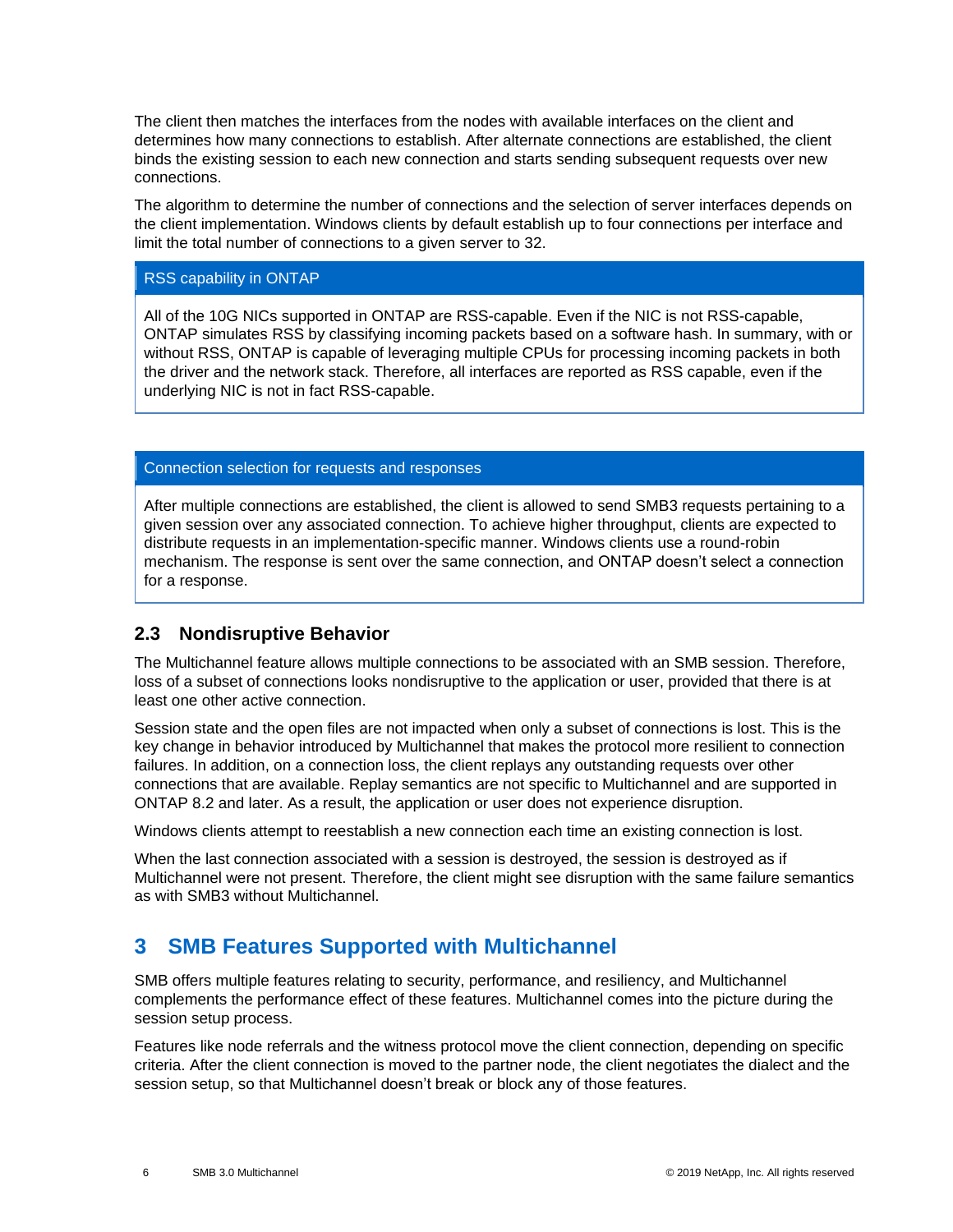<span id="page-6-3"></span>**Table 1) SMB features that work with SMB3 Multichannel.**

| <b>SMB Feature</b>                        | <b>Works with Multichannel</b>                                |
|-------------------------------------------|---------------------------------------------------------------|
| Signing                                   | Yes                                                           |
| Encryption                                | Yes                                                           |
| Node referrals                            | Yes                                                           |
| Witness                                   | Yes                                                           |
| Continuously available shares             | Yes                                                           |
| NetApp FPolicy <sup>®</sup> and antivirus | Yes (RPC and SMB communication can<br>leverage Multichannel.) |

## <span id="page-6-0"></span>**4 Multichannel Behavior in Cluster Architecture**

In an ONTAP cluster, a given SVM can have LIFs hosted on multiple nodes. In the current architecture, the CIFS runtime state (connections, sessions, open files, and so on) is a node-scoped, in-memory state that is not shared between multiple nodes. Node1 is not aware of CIFS sessions established on Node2.

Multichannel does not change the scope of the CIFS runtime state. Because a given CIFS session is visible to only one node, the SMB3 client can be allowed to bind the session to the connections that are established to the LIFs hosted on only that node. When the SMB3 client queries for a list of interfaces, the node returns only the locally hosted LIFs.

## <span id="page-6-1"></span>**4.1 LIF Migration**

The client can establish multiple connections to the LIFs that are on the same node and bind a single SMB3 session to all the connections. A Multichannel client connected over multiple LIFs on a node does not experience the disruption unless all the LIFs are migrated from the node. There is a possibility of one of the LIFs migrating to another node in a process initiated by an administrator, or perhaps as a result of auto-revert. When a LIF is migrated, existing connections associated with it are closed. When LIF migration results in connection loss, the client attempts to reestablish the connection immediately.

### <span id="page-6-2"></span>**4.2 Takeover and Giveback**

During the takeover or giveback process, LIFs fail over to the rest of the nodes or revert back to the home node in the cluster according to failover policy rules. From an SMB3 client perspective, all the connections are lost, and the client must reconnect to one of the interfaces to establish a new session. The behavior seen by the client is the same with and without Multichannel. If only some of the LIFs migrate away, then the behavior seen by the client is similar to a LIF migration.

**Note:** During LIF migration, takeover, and giveback, after a LIF moves out of the home node, the connection over that LIF is terminated on the home node. The partner node onto which the LIF has moved does not participate immediately in the current SMB session. On the next LIF query, the client establishes a connection over the LIF and associates with the corresponding SMB session.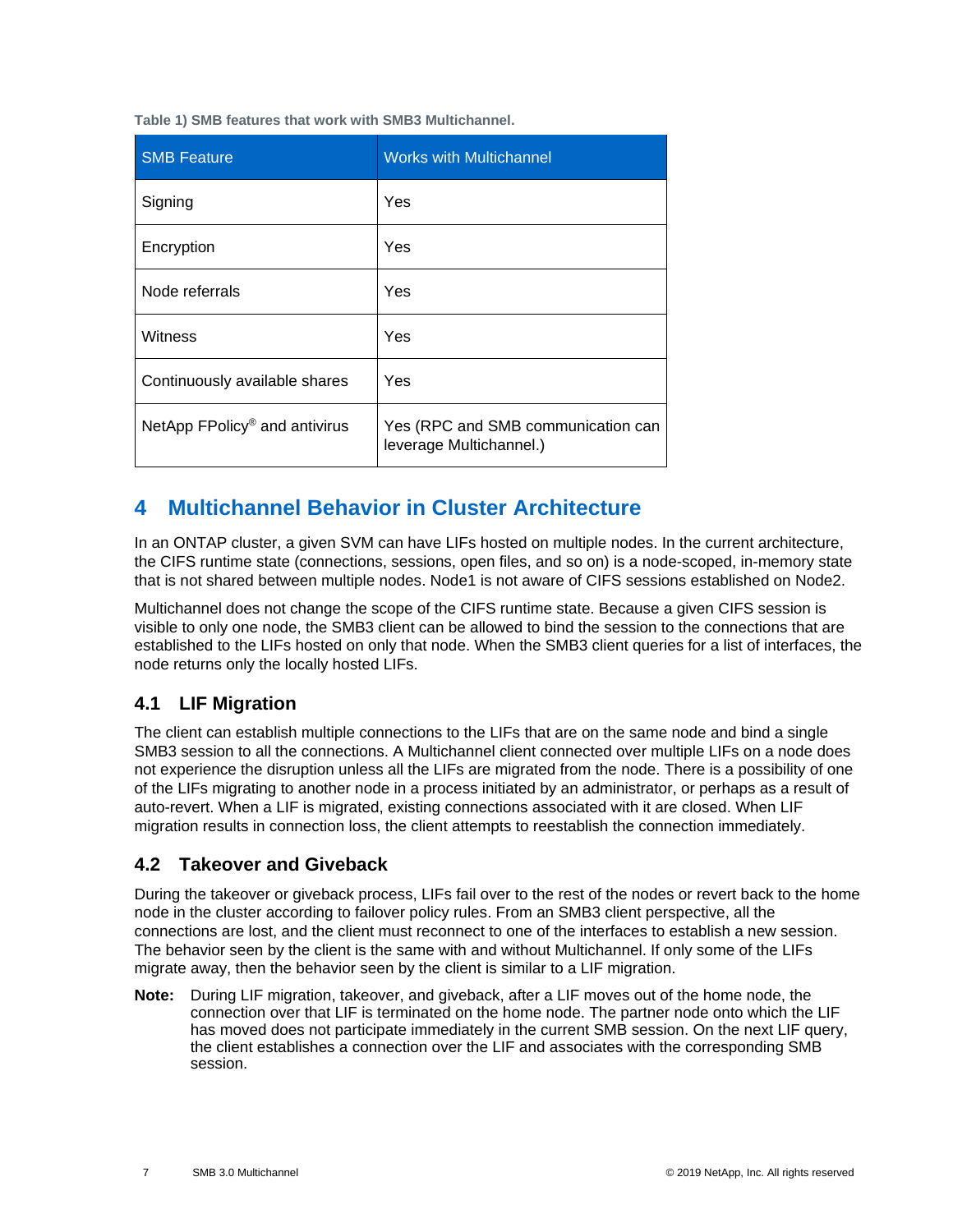## <span id="page-7-0"></span>**5 Setting up Multichannel**

Multichannel requires support on ONTAP as well as on the host or client establishing the SMB connection to ONTAP. The following list details these requirements:

- NetApp ONTAP version: 9.4 or later
- Microsoft Windows Server: Windows 2012 or later
- Microsoft Windows Client: Windows 8.0 or later
- SMB Protocol version: 3.0
- At least one of the following network interface card configurations is required:
	- − Multiple NICs are available on a node and client to establish multiple TCP connections
	- One or more network adapters that support RSS
	- − One of more network adapters configured with NIC teaming
	- − One or more network adapters that support remote direct memory access (RDMA)

### <span id="page-7-1"></span>**5.1 Enabling Multichannel on ONTAP**

The Multichannel feature can be enabled or disabled by modifying the option is-multichannelenabled under the vserver cifs option command directory:

vserver cifs\*> options modify -vserver fsvcs -is-multichannel-enabled true

To verify these settings, run the following commands:

```
vserver cifs*> options show -vserver fsvcs -fields is-multichannel-enabled
vserver is-multichannel-enabled
------- -----------------------
fsvcs true
```
On Windows, Multichannel is enabled by default. To enable or disable the option, use the following commands with Windows PowerShell:

```
Enable/disable multichannel feature. (Default: true)
Set-SmbClientConfiguration -EnableMultiChannel $true
Configure the maximum total number of connections per client/server pair using:
Set-SmbClientConfiguration –MaximumConnectionCountPerServer <n>
Configure the number SMB Multichannel connections per RSS-capable network interface
```
Set-SmbClientConfiguration -ConnectionCountPerRssNetworkInterface <n>

In addition to these commands, Multichannel adds two more CIFS options, -max-connections-persession and -max-lifs-per-session, which are affected during upgrade and revert. The maximum value for the -max-connections-per-session parameter is 32. The maximum value for the parameter -max-lifs-per-session parameter is 256.

When the last node in the cluster is upgraded to the 9.4 release, the default values for all the Multichannel options are populated. By default, Multichannel is disabled.

When the first node is reverted from the 9.4-configured clusters, a revert check forces the user to disable the Multichannel feature on the node. Therefore, revert causes all Multichannel connections to be closed, which is disruptive to any clients using this feature.

**Note:** The Multichannel feature requires some enhancements to correctly handle locks that are usable over multiple connections. The Multichannel feature can work correctly only if the node hosting the LIF and the node hosting the volume are upgraded to 9.4. The Multichannel feature cannot be enabled in a mixed-node cluster. If the administrator tries to enable Multichannel with 9.4 nodes by modifying the -is-multichannel-enabled option, the operation fails if the effective cluster version is not 9.4.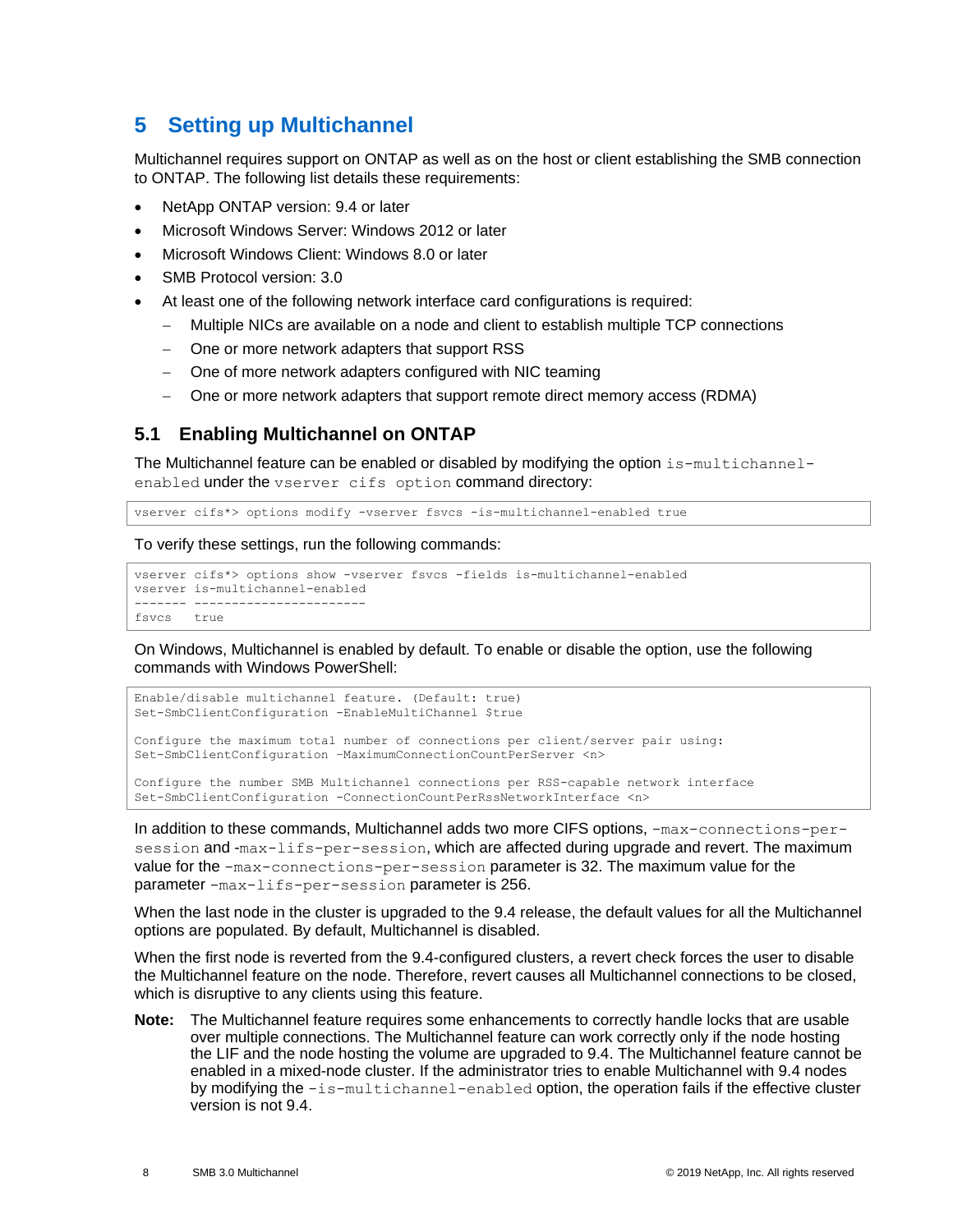## <span id="page-8-0"></span>**5.2 Verify Multichannel Functionality**

The Multichannel option in CIFS is to administer the configuration, but the functionality depends on multiple factors.

Multichannel works only if clients support SMB 3.0 or later, if they can negotiate the SMB 3.0 protocol, and if multiple NICs are available on a node, allowing the client to establish multiple TCP connections.

## <span id="page-8-1"></span>**5.2.1 CLI Commands**

Multichannel functionality can be verified through the cifs session show and the cifs connection show commands.

### **cifs session show**

The cifs session show command provides the session ID and the connection count parameters. The number shown in the Connection Count column represents the number of connections created between the client and the node that are associated with a specific session ID. Each connection has a connection ID, but this command output is truncated and shows only one connection ID. The cifs connection show command provides all the connection details.

```
stg-lab-mc::> cifs session show
Node: stg-lab-mc-02
Vserver: fsvcs
Connection Session Open Idle Connection
ID ID Workstation Windows User Files Time Count
---------- ------- ---------------- ---------------- --------- ------------ ---------------
438731506 5635691983701270642<br>10.10.56.80 38 89
               10.10.56.80 VEGA\ 2
                            Administrator
stg-lab-mc::> cifs session show -session-id 5635691983701270642 -fields connection-count
node vserver session-id connection-id connection-count
------------------- ------- ------------------- ------------- ----------------
stg-lab-mc-02 fsvcs 5635691983701270642 438731506 8
```
### **cifs connection show**

The cifs connection show command with the -session-id parameter presents the details of the connections associated with that session ID: connection IDs, LIF details, and the workstation IP. Without the -session-id parameter, this command shows all the connections and associated session-id details.

```
stg-lab-mc::> cifs connection show -session-id 5635691983701270642
Node: stg-lab-mc-02
Vserver: fsvcs
Connection Session and Morkstation Morkstation IP Port and IP IP IP UP IP MORE INTERNATION IP PORT AND IP IP
ID IDs IDs Workstation IP Port
 ---------- --------------------- --------------- ----------- ---------------
438731506 5635691983701270642 10.10.56.80 55470 10.10.59.130
438731509 5635691983701270642 10.10.59.131 55475 10.10.59.130
438731510 5635691983701270642 10.10.59.131 55476 10.10.59.130
438731511 5635691983701270642 10.10.59.131 55477 10.10.59.130
438731512 5635691983701270642 10.10.59.131 55478 10.10.59.130
438731513 5635691983701270642 10.10.56.80 55479 10.10.59.130
438731514 5635691983701270642 10.10.56.80 55480 10.10.59.130
438731515 5635691983701270642 10.10.56.80 55481 10.10.59.130
8 entries were displayed.
```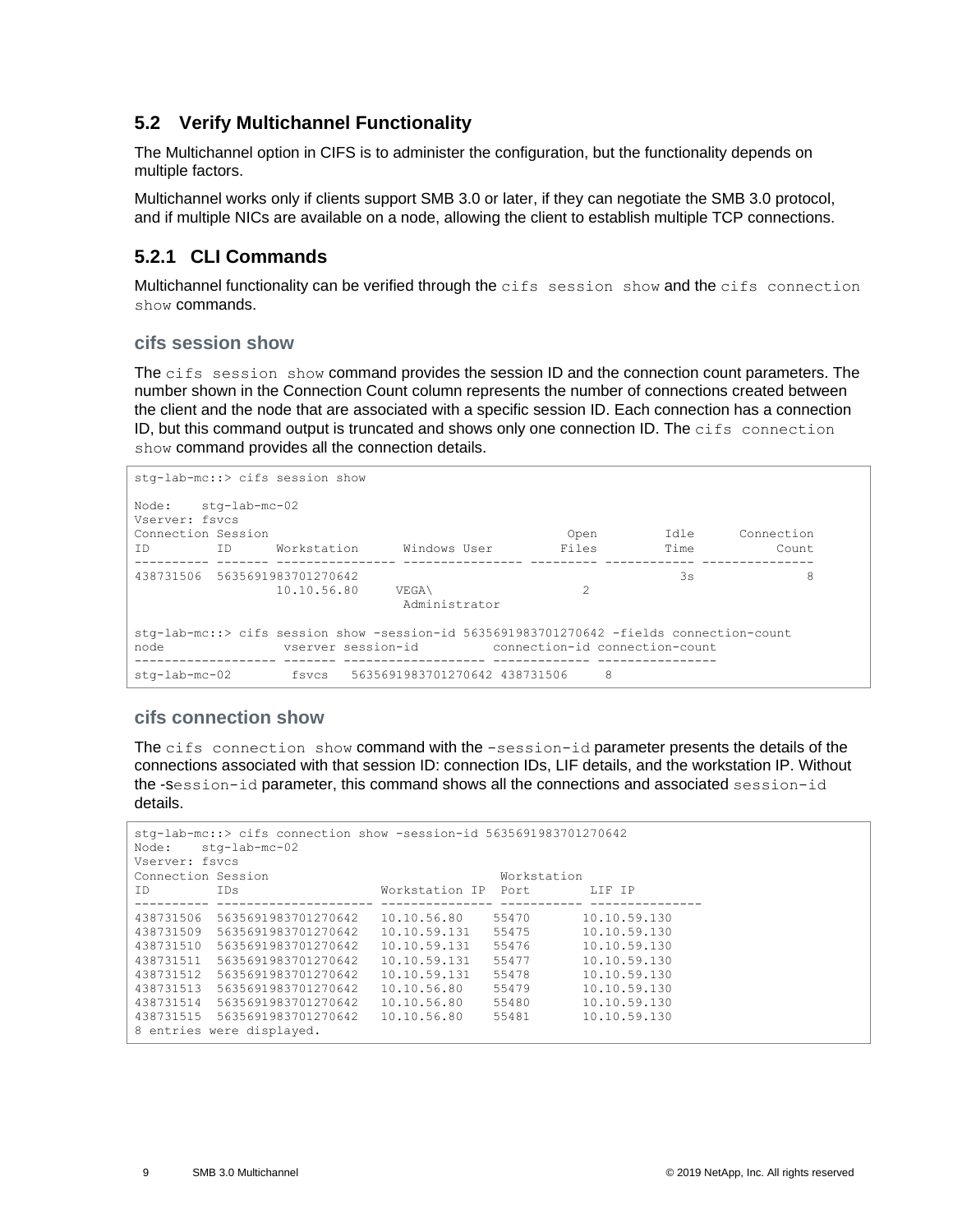## <span id="page-9-0"></span>**6 Performance**

One of the key goals of the Multichannel feature is to improve the performances for reads and writes. Multichannel accomplishes this by creating multiple connections across different interfaces and binding them to one session. It then uses algorithms like round robin (observed on packet traces) to efficiently multiplex the requests on this pool of connections. This naturally results in Multichannel sessions using CPU resources for a longer time compared to non-Multichannel sessions. Therefore, the performance of Multichannel sessions is higher.

We performed tests to compare the performance of SMB3 with Multichannel enabled or disabled. The first test was with multiple instances of SQL Server with an OLTP workload. The second test was performed with a single instance of SQL Server using an OLTP workload to demonstrate the overall performance gains achieved by enabling Multichannel on a server.

[Figure 5](#page-9-1) shows a storage-side performance comparison using multiple instances of SQL server with Multichannel enabled and disabled. The operations per second (Ops) achieved with Multichannel disabled was ~185,000 at a latency of 821µs. SMB3 with Multichannel enabled shows an improvement of ~60%, with ~280,000 Ops and a latency of ~960µs. The average operation size for all operations in both test runs was 8,000.



<span id="page-9-1"></span>**Figure 5) SMB Multichannel comparison—storage side.**

[Figure 6](#page-10-1) shows performance for a single SQL Server instance. The data was collected from Windows Performance Monitor counters and represents performance as seen from the SQL Server side. This graph shows that performance with SMB Multichannel enabled was almost 50% better at ~90,000 Ops at 5ms, with ~45,000 Ops at ~5ms with SMB Multichannel disabled. The average operations size for all operations was 8,000.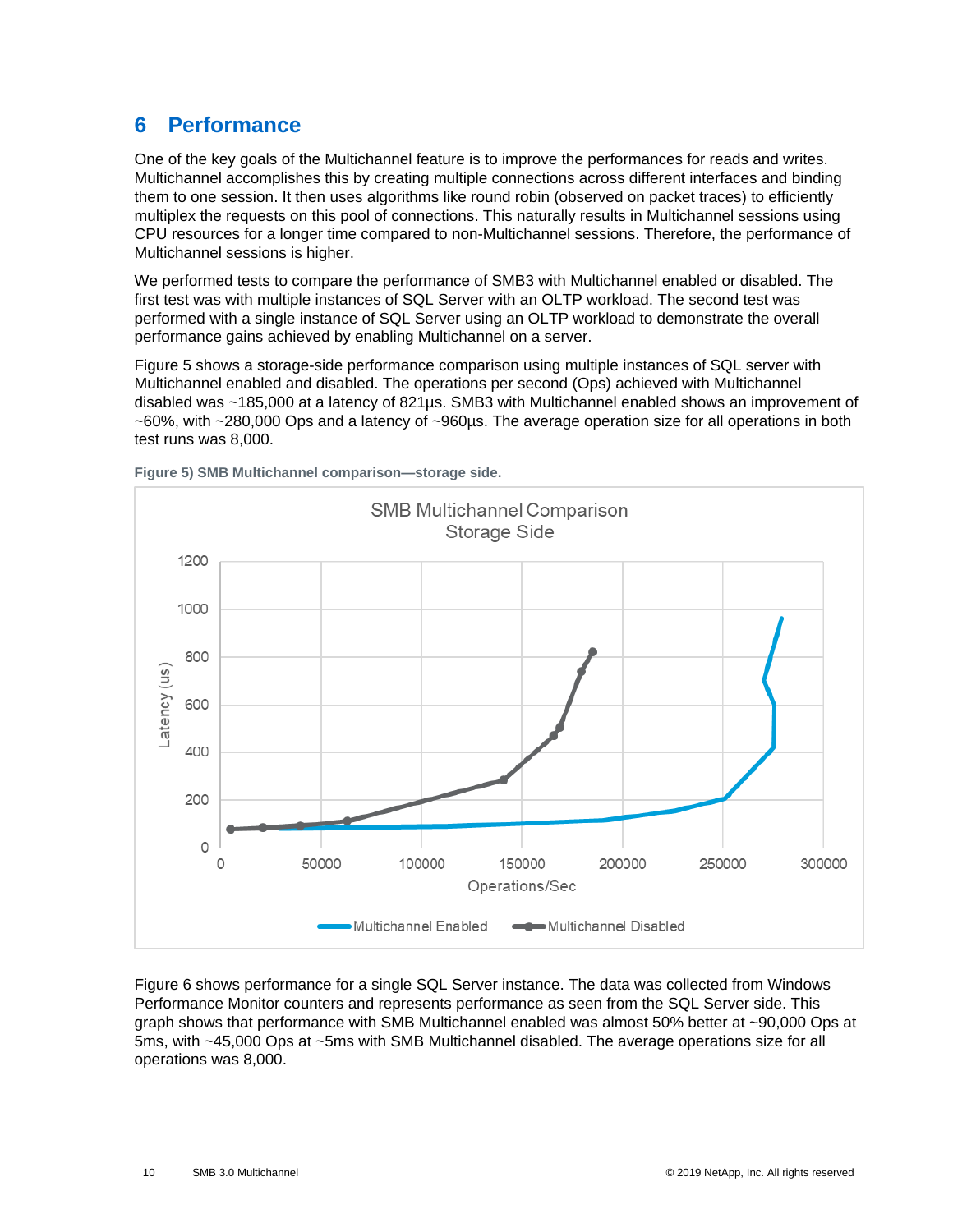<span id="page-10-1"></span>



## <span id="page-10-0"></span>**6.1 Multichannel Counters**

Multichannel-related counters are in the smb2\_ctx object. These are per network, context-based counters.

|  |  | Table 2) Multichannel counters. |  |
|--|--|---------------------------------|--|
|--|--|---------------------------------|--|

| <b>Counter Name</b>                                 | <b>Counter Description</b>                                                             |
|-----------------------------------------------------|----------------------------------------------------------------------------------------|
| session bind ops                                    | Number of SMB 3.0 Multichannel session binds between<br>the client and server          |
| session token attempt                               | Number of attempts to grab a session token for SMB 3.0<br>Multichannel connections     |
| session token granted                               | Number of times a session token is granted for SMB 3.0<br>Multichannel connections     |
| session token denied                                | Number of times a session token is denied for SMB 3.0<br>Multichannel connections      |
| max time session token held                         | Maximum amount of time a session token is held for SMB<br>3.0 Multichannel connections |
| max time command spent to acq<br>uire session token | Maximum amount of time an SMB 3.0 command spends to<br>acquire a session token         |
| session token held latency hi<br>stogram            | Histogram for total time that an SMB 3.0 Multichannel<br>session token is held         |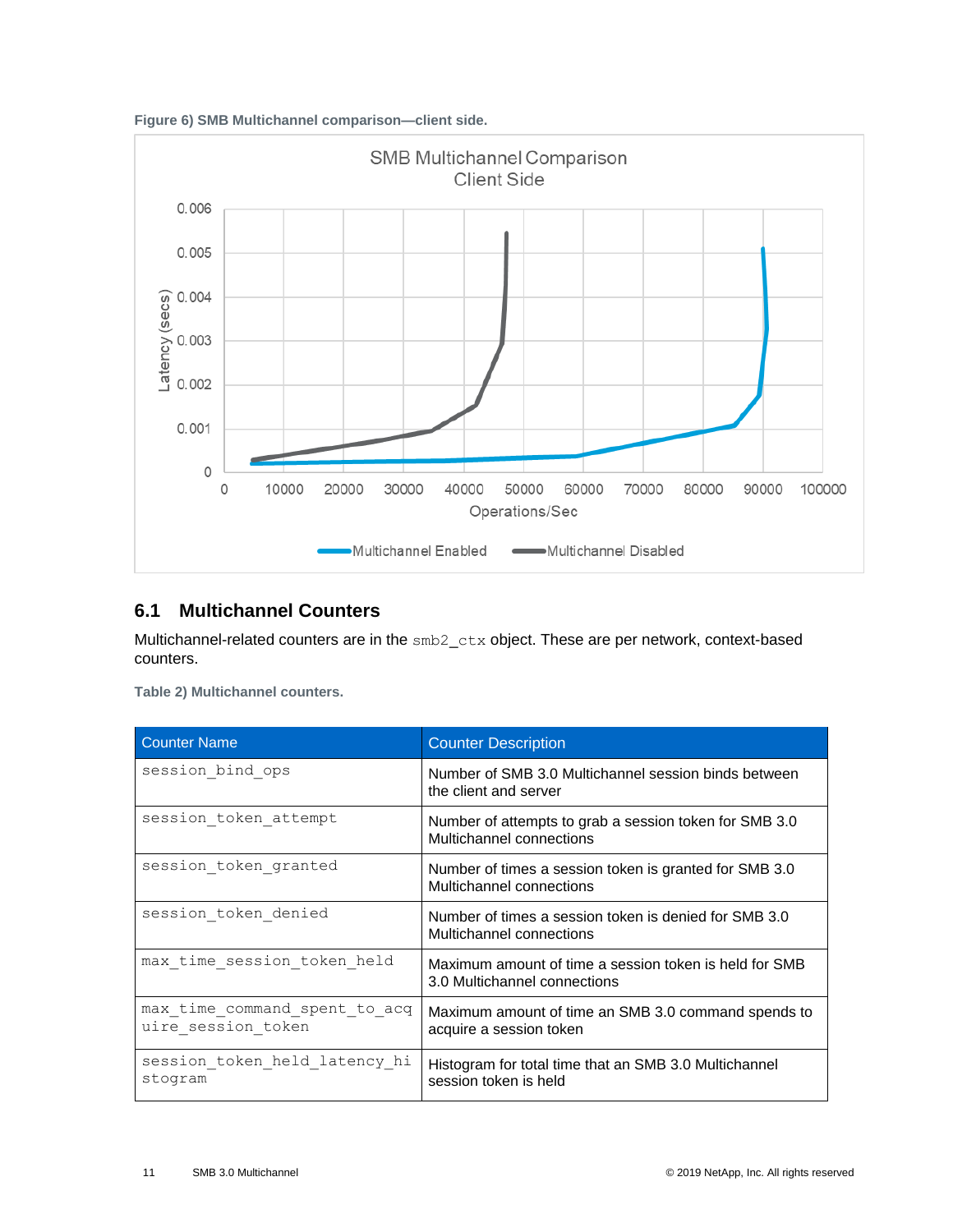|                         | time_command_spent_to_acquire   Histogram for total time taken by SMB 3.0 requests to |
|-------------------------|---------------------------------------------------------------------------------------|
| session token histogram | l acquire a Multichannel session token                                                |

# <span id="page-11-0"></span>**7 Troubleshooting and Debugging**

There are a number of reasons why the Multichannel feature might not work. Follow this workflow to identify the root cause and fix the problem. If this workflow does not correct your problem, initiate a support case with NetApp support.

### <span id="page-11-1"></span>**7.1 Multiple connections are not established.**

**Possible cause:** Multichannel is not enabled on the client and/or server.

| How to check                                                                                            | How to resolve                                                                                |  |
|---------------------------------------------------------------------------------------------------------|-----------------------------------------------------------------------------------------------|--|
| Check whether Multichannel is enabled on the<br>client side by using the following Windows              | Enable Multichannel on the client by using the<br>following Windows PowerShell cmdlet:        |  |
| PowerShell cmdlet:<br>Get-SmbClientConfiguration  <br>Select -                                          | Set-SmbClientConfiguration -<br>EnableMultiChannel \$true                                     |  |
| EnableMultichannel<br>Check whether Multichannel is enabled on ONTAP<br>by using the following command: | Enable Multichannel on ONTAP (SVM setting) by<br>using the following command (advanced mode): |  |
| vserver cifs options show -vserver<br>vs1 -field is-multichannel-enabled                                | vserver cifs options modify -vserver<br>vs1 -is-multichannel-enabled true                     |  |

**Possible cause:** Multichannel is enabled, but the client has an incompatible network interface configuration.

| How to check                                                                                                                                                 | How to resolve                                                                                                       |
|--------------------------------------------------------------------------------------------------------------------------------------------------------------|----------------------------------------------------------------------------------------------------------------------|
| Verify that the client has multiple NICs and/or<br>verify the RSS and RDMA capabilities of the NICs<br>by using the following windows PowerShell<br>cmdlets: | The network interface adaptor must meet the<br>hardware requirements listed in section "Setting up<br>Multichannel". |
| Get-NetAdapter                                                                                                                                               |                                                                                                                      |
| Get-NetAdapterRSS                                                                                                                                            |                                                                                                                      |
| Get-NetAdapterRDMA                                                                                                                                           |                                                                                                                      |
| Get-NetAdapterHardwareInfo                                                                                                                                   |                                                                                                                      |
| Get-SmbClientNetworkInterface                                                                                                                                |                                                                                                                      |
|                                                                                                                                                              |                                                                                                                      |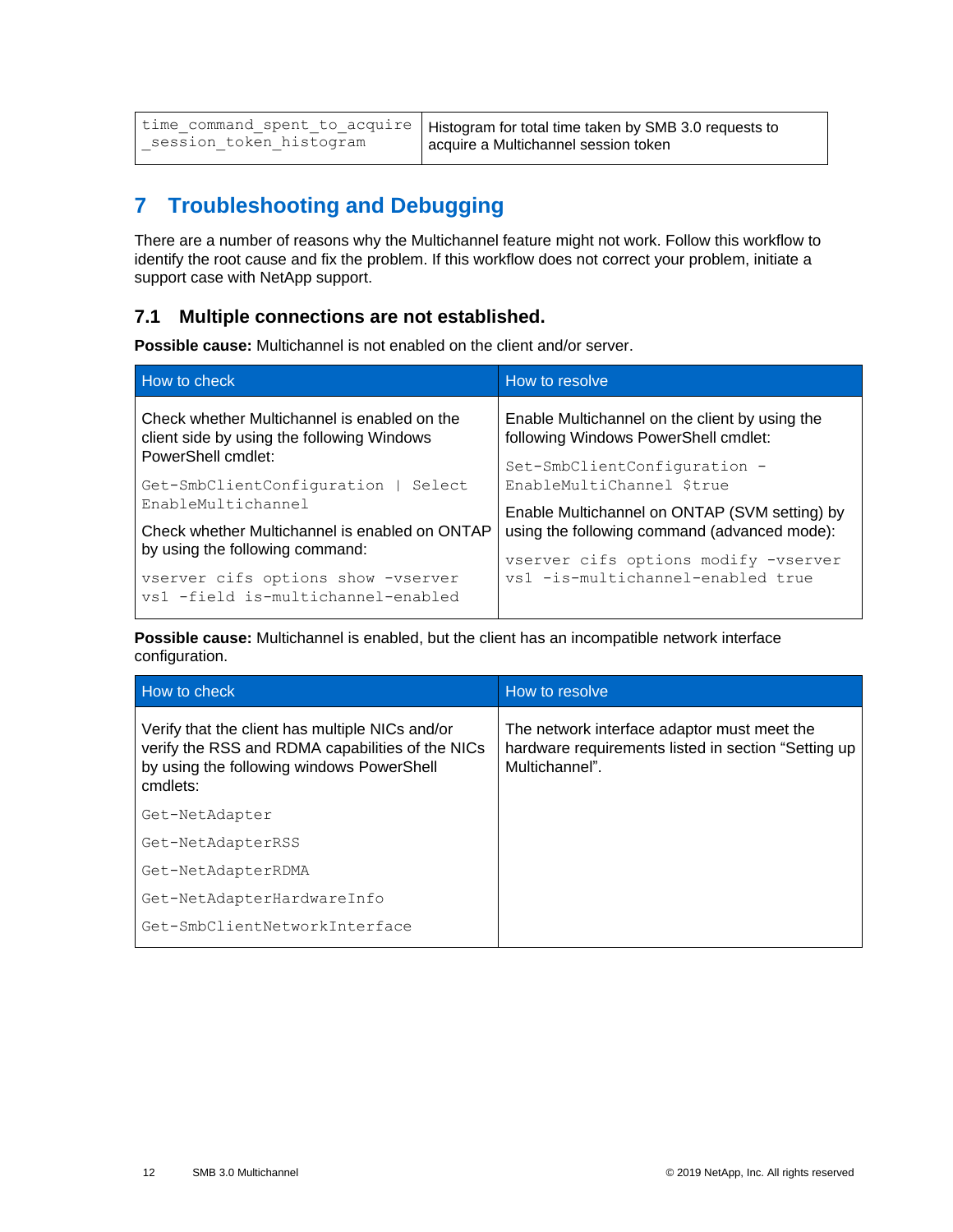**Possible cause:** Client is not running any read/write traffic or is running very little.

| How to check                                                                                   | How to resolve                                                                                                                                                     |
|------------------------------------------------------------------------------------------------|--------------------------------------------------------------------------------------------------------------------------------------------------------------------|
| Check the client and server versions and<br>determine the workload against the client/server.  | Multichannel is used only when there are few I/Os in<br>flight at the same time. This is determined by the<br>WindowSizeThreshold setting. The default value is 8, |
| Multichannel on Windows Server kicks in as soon<br>as read/write operations are issued because | which means that it is triggered when there are at<br>least eight packets in flight asynchronously.                                                                |
| network fault tolerance is the key priority on the<br>server.                                  | Single small file copy does not trigger<br>Multichannel. Ideally, it does not start for every                                                                      |
| Windows client behavior is not different.                                                      | connection from a client, especially if it is doing<br>just a small amount of work.                                                                                |

**Note:** For more information, see this [Microsoft article.](https://blogs.technet.microsoft.com/josebda/2013/01/18/how-much-traffic-needs-to-pass-between-the-smb-client-and-server-before-multichannel-actually-starts/)

### <span id="page-12-0"></span>**7.2 Multichannel is working fine but the number of channels that are established is different from what is expected.**

**Possible cause:** You might have chosen a different value than the default parameter settings.

| How to check                                                                                                      | How to resolve                                                                                                                                                                                                                                                                                                                                    |
|-------------------------------------------------------------------------------------------------------------------|---------------------------------------------------------------------------------------------------------------------------------------------------------------------------------------------------------------------------------------------------------------------------------------------------------------------------------------------------|
| Check the client-side settings by using the following<br>Windows PowerShell cmdlet:                               | If the values are not the default, consider<br>reverting to the default settings.                                                                                                                                                                                                                                                                 |
| Get-SmbClientConfiguration   select<br>ConnectionCountPerRssNetworkInterface, Max<br>imumConnectionCountPerServer | Multichannel is a client-driven feature.<br>Therefore, depending upon the algorithm<br>(round robin, shortest queue length,<br>processor affinity, and so on), the client<br>running it dynamically decides whether or not<br>it needs more channels. The server, on the<br>other hand, obliges if the settings are within<br>system constraints. |
| The default value for<br>ConnectionCountPerRssNetworkInterface is 4.                                              |                                                                                                                                                                                                                                                                                                                                                   |
| The default value for<br>MaximumConnectionCountPerServer is 32.                                                   |                                                                                                                                                                                                                                                                                                                                                   |
| Check the server-side settings by using following<br>command:                                                     |                                                                                                                                                                                                                                                                                                                                                   |
| vserver cifs options show -vserver vs1 -<br>fields max-connections-per-session, max-<br>lifs-per-session          |                                                                                                                                                                                                                                                                                                                                                   |
| The default value for max-connections-per-<br>session is 32.                                                      |                                                                                                                                                                                                                                                                                                                                                   |
| The default value for max-lifs-per-session is 256.                                                                |                                                                                                                                                                                                                                                                                                                                                   |

## <span id="page-12-1"></span>**8 Conclusion**

With the introduction of applications like Microsoft SQL Server and Hyper-V over SMB 3.0, performance has become a key requirement for the SMB 3.0 protocol. ONTAP combined with Multichannel support brings both performance and resiliency to applications running on the SMB 3.0 protocol.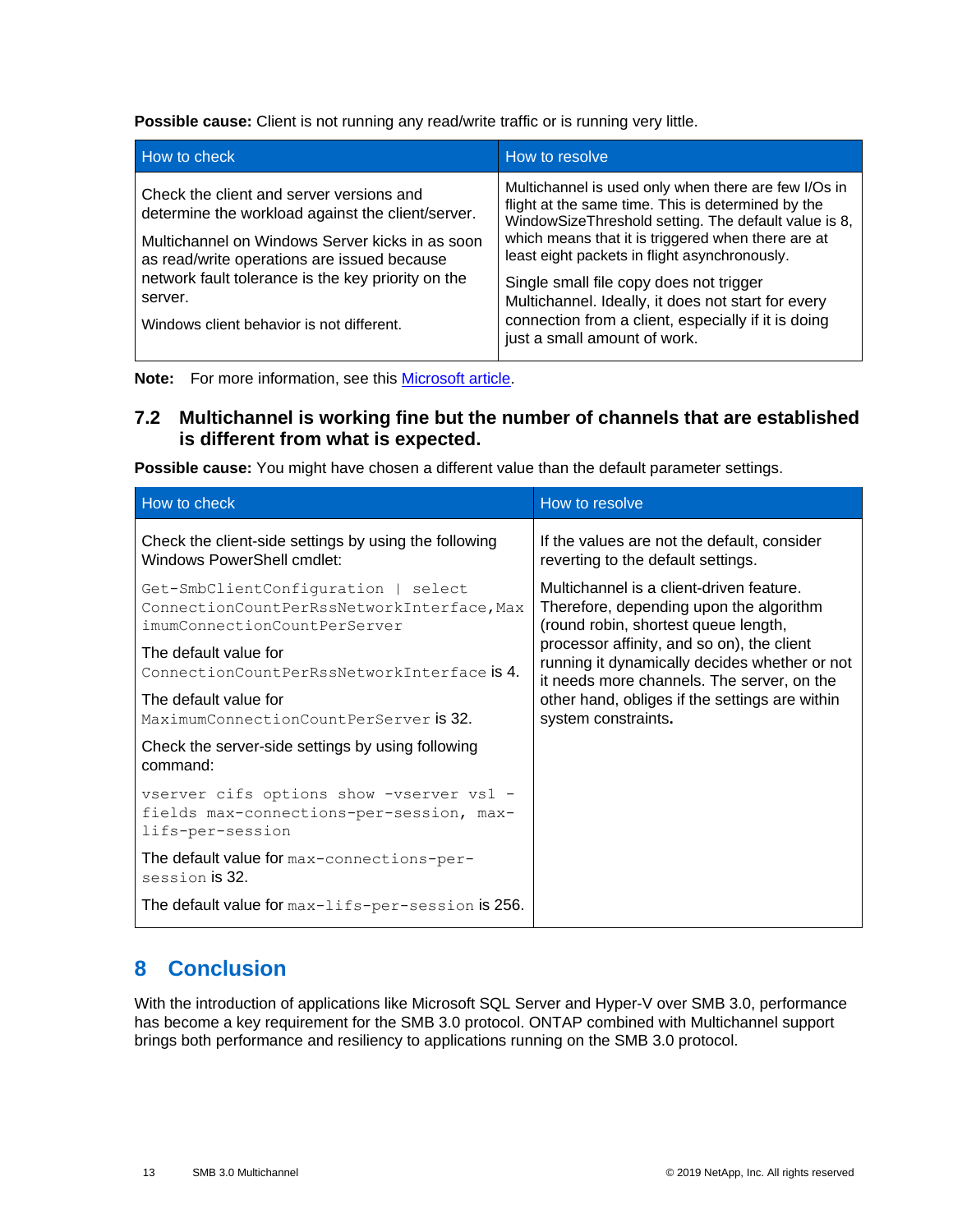## <span id="page-13-0"></span>**Where to Find Additional Information**

To learn more about the information described in this document, refer to the following documents and/or websites:

• Configuring SMB Multichannel for performance and redundancy [http://docs.netapp.com/ontap-9/topic/com.netapp.doc.cdot-famg-cifs/GUID-514BE8CE-FD6D-4944-](http://docs.netapp.com/ontap-9/topic/com.netapp.doc.cdot-famg-cifs/GUID-514BE8CE-FD6D-4944-B4DB-C75578E358B7.html) [B4DB-C75578E358B7.html](http://docs.netapp.com/ontap-9/topic/com.netapp.doc.cdot-famg-cifs/GUID-514BE8CE-FD6D-4944-B4DB-C75578E358B7.html)

## <span id="page-13-1"></span>**Version History**

| Version     | <b>Date</b>  | <b>Document Version History</b> | Author(s)                                        |
|-------------|--------------|---------------------------------|--------------------------------------------------|
| Version 1.0 | January 2019 | Introduction of Multichannel    | Brahmanna Chowdary Kodavali,<br><b>Ron Pratt</b> |